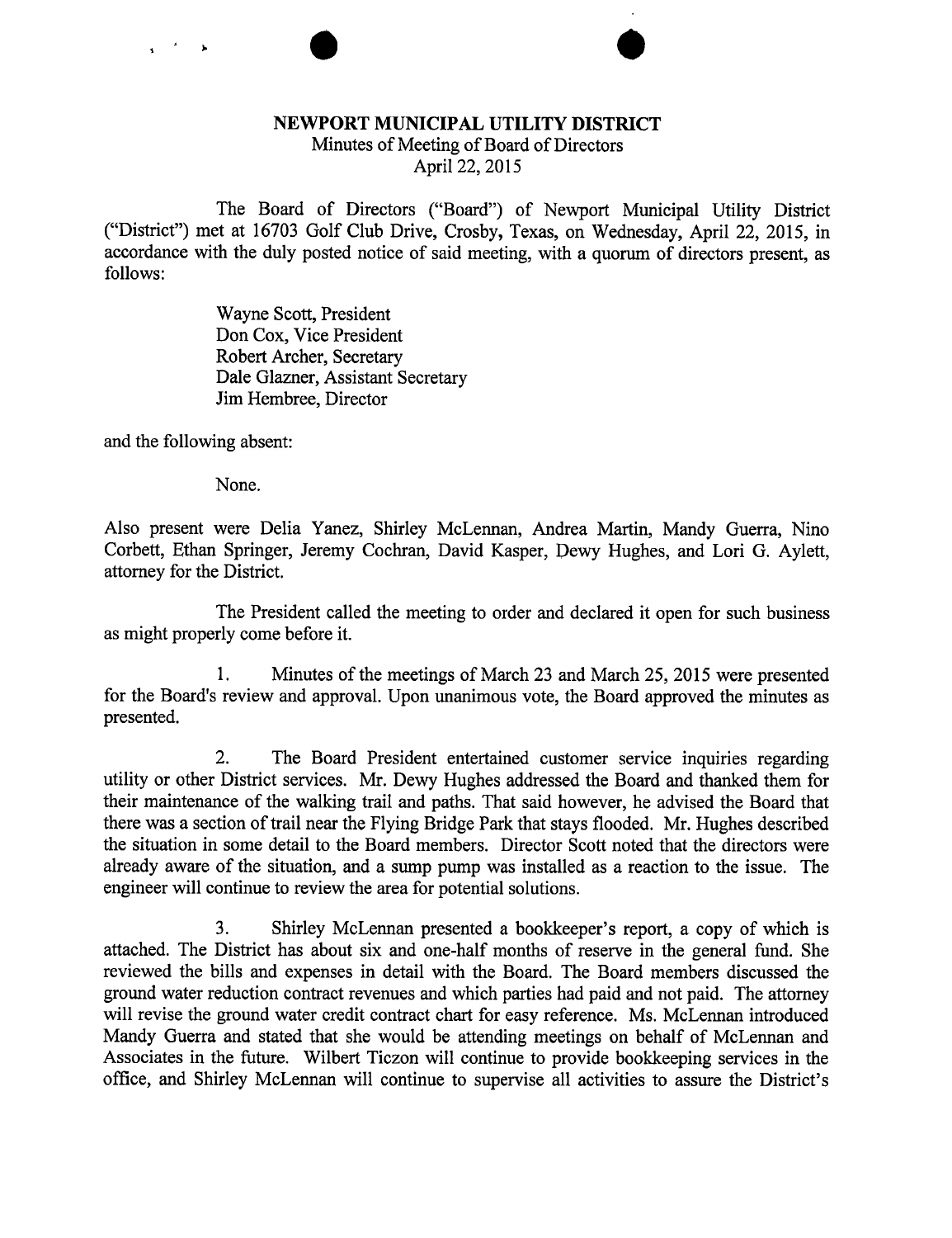bookkeeping services remain of the highest quality. Upon unanimous vote, the Board approved the bookkeeper's report as presented and authorized payment of checks listed thereon.

4. Delia Yanez presented a tax assessor/collector's report, a copy of which is attached. 2014 taxes were 95.69% collected, while all prior years are over 99% collected. Nine checks and two wire transfers were presented for the Board's review and approval. Upon unanimous vote, the Board approved the tax assessor/collector's report as presented and authorized payment of bills listed on the report.

5. Andrea Martin presented a billing and collections report. Total current payments were \$234,796.81, while total current billing was \$215,072.99. 30-day arrears stood at \$50,982.32, but as of today's meeting the arrears stand at \$20,913.59. There were 42 new connections in the District, of which 36 were owners and six were renters. Of those new connections, six were new homes, and 36 were pre-existing homes. 21 accounts were finaled, and there were 66 vacancies.

Ms. Martin then presented a report on behalf of Aggressive Waste. Four yellow tags were issued for non-compliant household trash, and 16 yellow tags were issued for noncompliant heavy trash.

Upon unanimous vote, the Board approved the billing and collections report as presented.

6. Ethan Springer presented a report on behalf of the Lennar development. In the Villas, forms are up for the model home and the sidewalk that will wrap around. A monument will also be built. In response to a question from a Board member about Lennar's home sales in Seven Oaks, Mr. Springer noted that they had sold six home there. Jeremy Cochran noted that there may be half a dozen lots left for construction in Seven Oaks North, but that section is largely built out.

Nino Corbett then addressed the Board regarding his development. He reported his plans to purchase 26.31 acres from Crosby ISD on the south side of North Diamondhead. He is also planning to purchase 2.4 acres on the north side of North Diamondhead, and this acreage is in the dormant district, Harris County MUD No. 19. Mr. Corbett noted that he would like to talk to the Board about extending agricultural exemptions for another year for the 110-acre tract on the east side, as he will begin development efforts on the 26 acres first. At next month's meeting, he will ask the Board to approve a developer financing agreement for the 26 acres and an extension of the agricultural waiver on his east side property. Mr. Corbett may also want to entertain further discussions about how to proceed with regard to the two-acre tract in Harris County MUD No. 19.

The attorney advised that she represented Harris County MUD No. 19, and that district has been dormant since it transferred functions of its central plant facilities to Newport MUD in 1998. There are no longer three qualified directors on its board, so a petition would have to be made to the TCEQ to appoint directors. The Board discussed the boundary of MUD 19 and the landowners located within those boundaries. The Board also briefly discussed the tax rate tests in its current preconstruction agreements and the terms of those agreements. The Board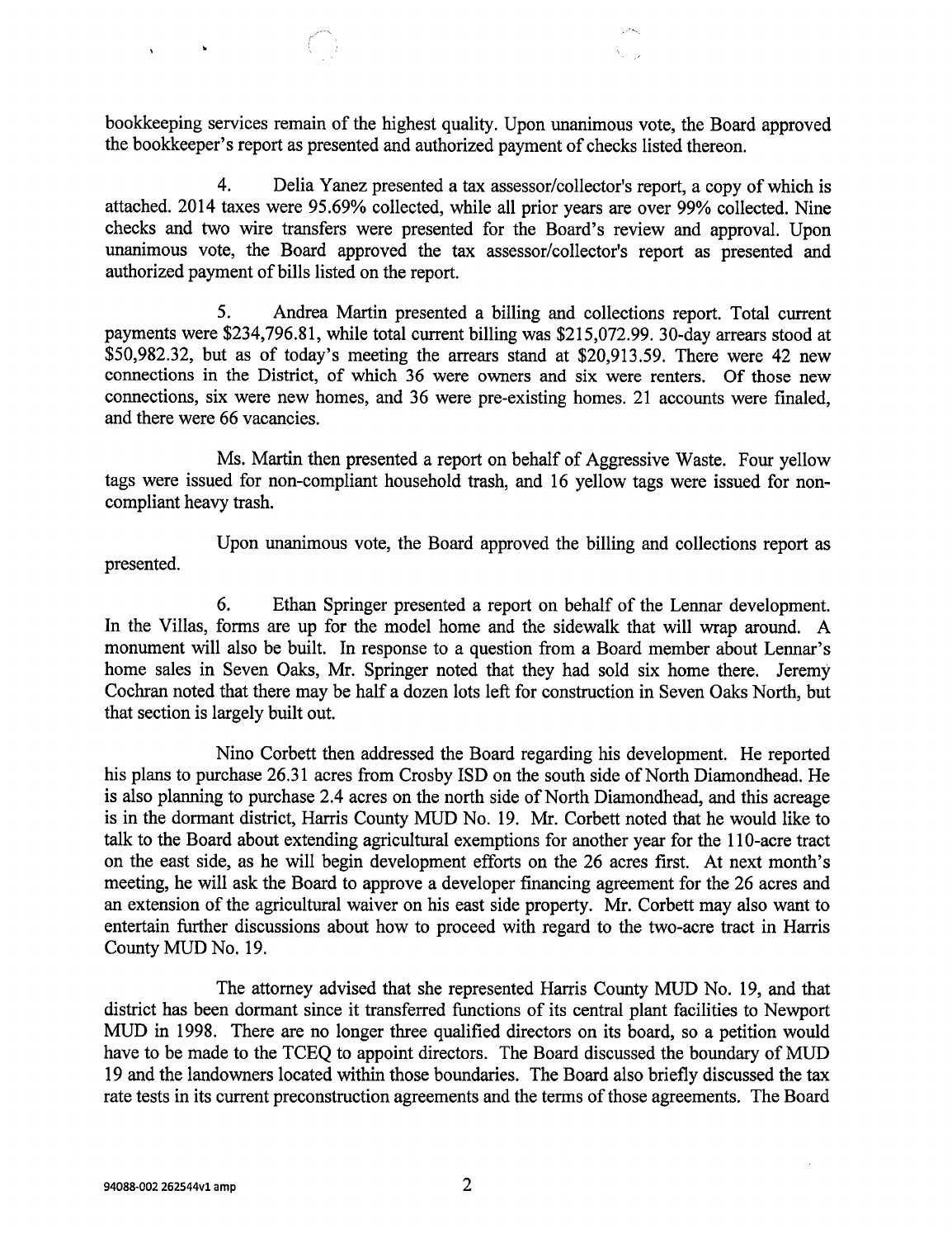instructed the attorney to place matters on the next agenda to respond to Mr. Corbett's request for action on his development.

7. The Board received reports from the Monday operations and engineering meeting and related matters. The engineer reported that the SCADA project has closed. The operator reported that he received a request for consent to encroachment at 17011 Larboard Court. After discussion, the Board noted that it would be appropriate to issue a consent to encroachment upon receipt of payment of \$300 from the requestor and receipt of evidence that CenterPoint has likewise granted the request.

Director Scott discussed parks and trails matters and suggested that the District form a two member committee to meet regularly with the engineer and operator to see what can be done to eliminate the drainage concerns expressed by the residents, vandalism concerns in the parks, and maintenance of the parks and trails. Directors Scott and Glazner expressed a willingness to serve on such a committee.

Discussion then turned to the installation of warning signs outside park bathrooms advising people that they are under surveillance. The Board discussed how video equipment should be installed to best protect the District's facilities and to avoid the risk that it will be vandalized. The District engineer and Board President will work together to come up with a proposal for installation of cameras at the Port O'Call Park.

Upon unanimous vote, the Board approved the operations and engineering report as presented.

8. The attorney presented two ground water reduction credit contracts for the Board's consideration. Kingwood Christian Church requested 500,000 gallons per year for five years, while Kingsland Westgreen requested 1.7 million gallons for five years. There may be one other ground water reduction contract in the works pursuant to the old pricing structure. Upon unanimous vote, the Board approved the ground water reduction contracts presented by the attorney.

The Board next discussed the need to establish a new pricing structure for sale of credits and the procedure for sale of credits. Director Hembree suggested the following new pricing structure for all customers that do not currently have a ground water reduction credit contract with the District: one to five year contracts would be charged \$3 per 1,000 gallons. For contracts of more than five years, the District would charge \$2.60 per 1,000 gallons. In addition, the attorney suggested that the Board President be authorized to execute any contract immediately if credits are available, and execution of the contract would be reported at the next regularly scheduled Board meeting. Finally, the Board discussed the fact that all previously quoted pricing will be honored for those requests in progress. Upon unanimous vote, the Board approved the new pricing structure and procedures effective May 1, 2015.

9. The attorney presented a contract with Arbitrage Compliance Specialists to perform arbitrage rebate analysis on the Series 2005 bonds and the Series 2010 bonds. The Series 2005 bonds is a five year periodic review of \$2,450, while the Series 2010 bonds is a final